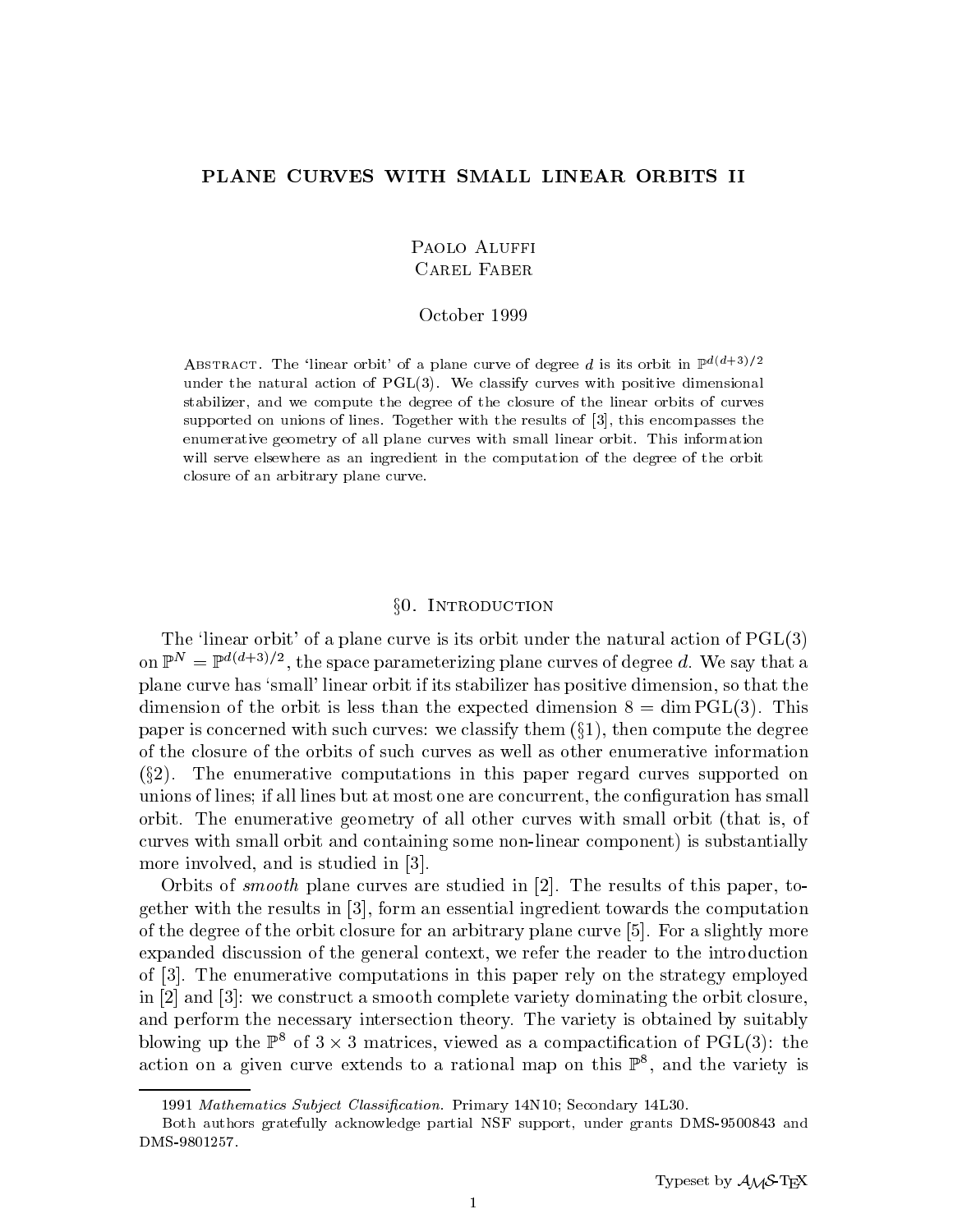obtained by performing a sequence of blow-ups removing the indeterminacies of this map. We have taken the degree of the orbit closure of a curve as the main focus of our work, but it should be noted that explicit constructions of good varieties dominating an orbit closure in principle allow the computation of other invariants, such as the multiplicity of the orbit closure along its boundary, or various kinds of characteristic classes.

As the referee pointed out, the sub ject of plane curves with positive dimensional stabilizer is very classical, going back as it does to F. Klein and S. Lie [7]. Their classication of `W-curves' includes transcendental curves as well, and essentially coincides with ours in the algebraic case. Our viewpoint is however somewhat different, as we need to compile information regarding the degree of the stabilizers of the curves, especially when these are reducible. We do not know of any work on the enumerative geometry of these curves previous to ours.

Acknowledgments. P.A. thanks Florida State University for a `Developing Scholar Award', and C.F. thanks the Max-Planck-Institut fur Mathematik, Bonn, for support during the final stages of the preparation of this paper.

### $\S1.$  CLASSIFICATION OF CURVES WITH SMALL ORBITS

In this section we classify the plane curves with small orbits, i.e., the plane curves with positive dimensional stabilizer. We work over an algebraically closed field of characteristic 0. See  $\S 2.4$  for a few remarks about linear orbits in positive characteristic.

Let C be a plane curve with  $\dim \text{Stab}(C) > 0$ . (By  $\text{Stab}(C)$  we mean the subgroup of  $PGL(3)$  of transformations fixing C.) Denote by G the connected component of the identity of  $\text{Stab}(C)$ . It is clear that G fixes the irreducible components of <sup>C</sup> and does not depend on the multiplicities of these components.

Every curve that is not just a line contains 4 points that form a frame; hence  $G$  acts faithfully on such curves. It follows that  $C$  contains infinitely many points which are not fixed by  $G$ . By imposing the condition that such a point be fixed. we find a subgroup of  $G$  of dimension one less; repeating this, we find subgroups of G of every dimension between 0 and dim  $G$ , so that in particular G contains a 1-dimensional subgroup. It is well-known that a connected 1-dimensional linear algebraic group is isomorphic either to the additive group G a or to the multiplicative group G and the multipl group <sup>G</sup> <sup>m</sup> .

First we considere the case where  $\mathcal{G}$  contains a  $\mathcal{G}(\mathcal{U})$  . It can be diagonal  $\mathcal{G}$  $\Omega$  coording the embedding of G into G by  $\Omega$  by  $\Omega$  by  $\Omega$  by  $\Omega$  by  $\Omega$  by  $\Omega$  $(x : y : z)$  on  $\mathbb{r}$  such that the effect of  $\gamma(t)$  is given by  $(x : y : z) \mapsto (x : t^{-}y : t^{-}z),$ with  $\sim$  2  $\sim$  2 and b constructed complements to see that  $\mu$  is easy to see that all interests constructed that are fixed by  $\gamma(\mathbb{G}_m)$  are given by the equations  $x, y, z$  or  $y\ +\lambda z\ x\qquad$  with  $\lambda \neq 0$ .

It follows that <sup>C</sup> consists of irreducible components of the form above, with arbitrary multiplicities. We list here the types of curves  $C$  so obtained, together with the dimension of the orbit OC .

- (1) C consists of a single line; dimension  $\cup$  = 2 (this is the only case where  $\cup$  case  $\setminus$ doesn't act faithfully on  $C$ ).
- (2) C consists of 2 (distinct) lines; distinction of  $\mathcal{L}$
- $\sim$   $\sim$  consists of 3 or more concurrent lines; dimensionly dimensionly  $\sim$  5. (We call this constant) uration a *star*.)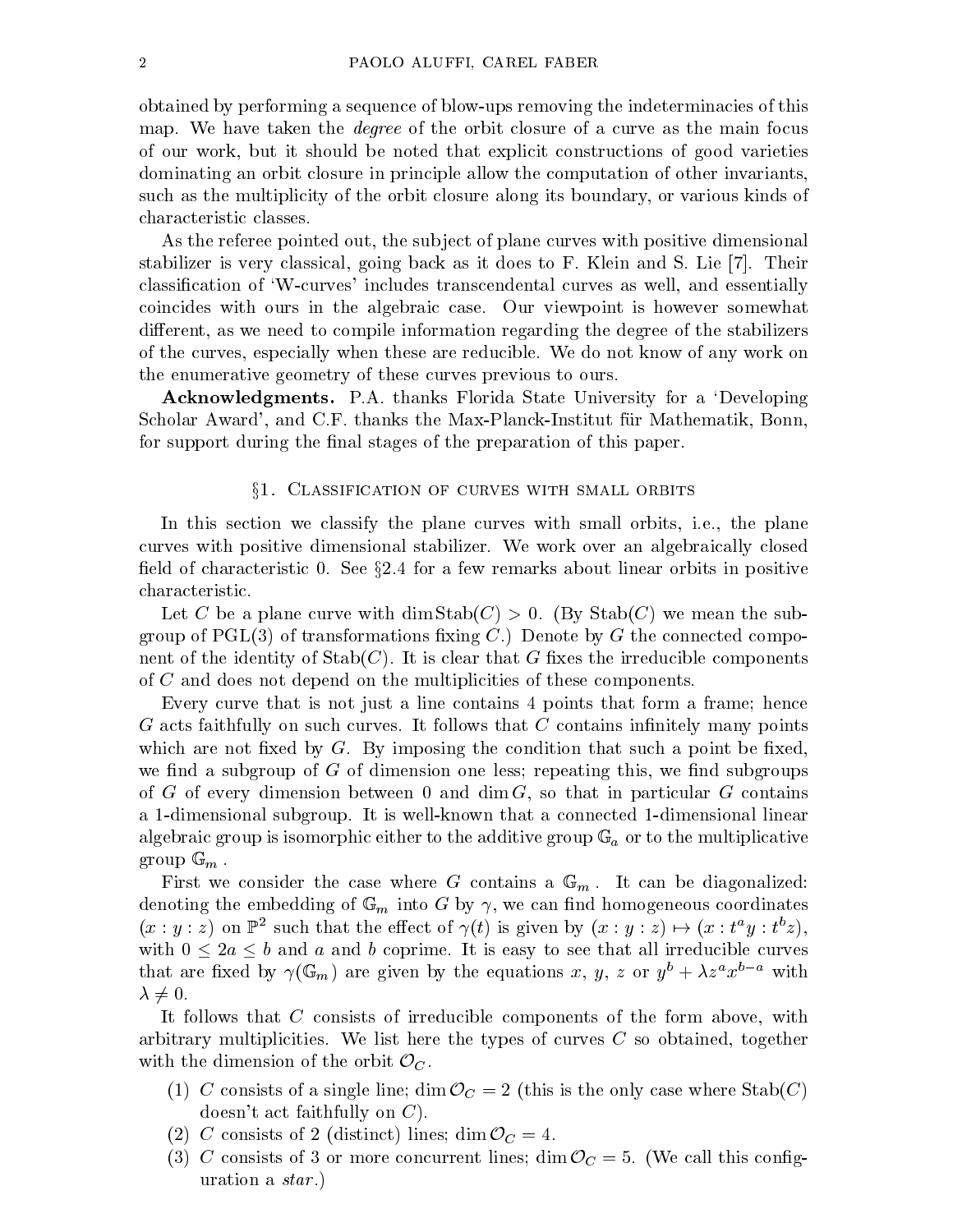- (1) C is a triangle (consistent of  $\alpha$  in general position); dim  $\alpha$  in general position  $\alpha$  in  $\alpha$  . Occurs in  $\alpha$
- (5) <sup>C</sup> consists of 3 or more concurrent lines, together with 1 other (non-concurrent) line; dim OC = 7. (We call this conguration <sup>a</sup> fan.)
- $\begin{array}{ccccccc} \cdot & \cdot & \cdot & \cdot & \cdot & \cdot & \cdot \end{array}$
- (1) C consists of a consistent line; dim  $\alpha$  and a tangent line; dim  $\alpha$  of  $\alpha$
- (8) C consists of a consistence  $\alpha$  (distinction  $\alpha$  ) tangent lines; dimensions, dimensions (2) and  $\alpha$
- $(9)$  C consists of a conic and a transversal line and may contain either one of the tangent lines at the 2 points of intersection orboth orboth orboth orboth orboth orboth orboth orboth orboth o
- (10) C consists of 2 or more bitangent conics (conics in the pencil  $y^2 + \lambda xz$ ) and may contain the line  $y$  through the two points of intersection as well as the lines x and/or z, tangent lines to the conics at the points of intersection:  $\alpha$  and  $\alpha$   $\alpha$   $\alpha$   $\alpha$
- (11) C consists of 1 or more (irreducible) curves from the pencil  $y^+ + \lambda z^+ x^+$ , with <sup>b</sup> 3, and may contain the lines <sup>x</sup> and/or <sup>y</sup> and/or z; dim OC = 7.

Next we consider the case where G contains a  $\mathtt{\omega}_{a}$  . The  $\mathtt{\omega}_{a}$  control of points which is not a fixed point is an affine curve. Upon taking the projective closure of the curve and the curve of the G and a point of the G  $w$  at the G  $w$  as well as well as  $\alpha$  -action (tangent) line through that point. Hence in suitable coordinates  $(x : y : z)$  the image of the embedding : <sup>G</sup> <sup>a</sup> ! <sup>G</sup> consists of lower triangular matrices; it is easy to see that the diagonal entries are equal to 1.

$$
\gamma(t)=\begin{pmatrix}1&0&0\\a(t)&1&0\\b(t)&c(t)&1\end{pmatrix}
$$

Here  $a(t)$ ,  $b(t)$  and  $c(t)$  are polynomials. Necessary and sufficient conditions for  $\gamma$  to be a homomorphism of algebraic groups are that  $a$  and  $c$  are additive polynomials  $(a(s+t) = a(s)+a(t), c(s+t) = c(s)+c(t)$  and that b satisfies  $b(s)+b(t)+a(s)c(t) =$  $b(s + t).$ 

Since the characteristic is 0, both  $a$  and  $c$  are necessarily linear, forcing  $b$  to be quadratic; the general solution can be written in the form

$$
\gamma(t) = \begin{pmatrix} 1 & 0 & 0 \\ at & 1 & 0 \\ bt + \frac{1}{2}act^2 & ct & 1 \end{pmatrix} .
$$

Since  $\gamma$  is an embedding, the constants a, b and c cannot all vanish. When a and c are both non-zero, the only fixed point is  $(0:0:1)$ . When  $c=0$ , the locus of fixed points is the line  $x = 0$ ; when  $a = 0$ , the locus of fixed points is the line  $bx + cy = 0$ . It follows that every irreducible component of C has degree 1 or 2; if it doesn't consist entirely of fixed points, it has a unique fixed point. If  $C$  consists only of lines, these necessarily form a star. If <sup>C</sup> contains a unique conic, it may also contain the tangent line at one point; again, we find no new configurations this way. If however C contains two or more conics, every conic intersects every other conic in exactly one point (with multiplicity 4); this point,  $(0:0:1)$ , lies on all the conics. The curve C may also contain the (tangent) line  $x = 0$ . (The conics are elements of the pencil through  $cy^-+zx(oy-az)$  and  $x^-$ .) We find thus one new configuration:

(12) <sup>C</sup> contains 2 or more conics from a pencil through a conic and a double tanglent may also contain that the tangent line. In this case, we can call that  $\sim$   $\alpha$ (the identity component of Stable ). In  $\mathcal{L}(l)$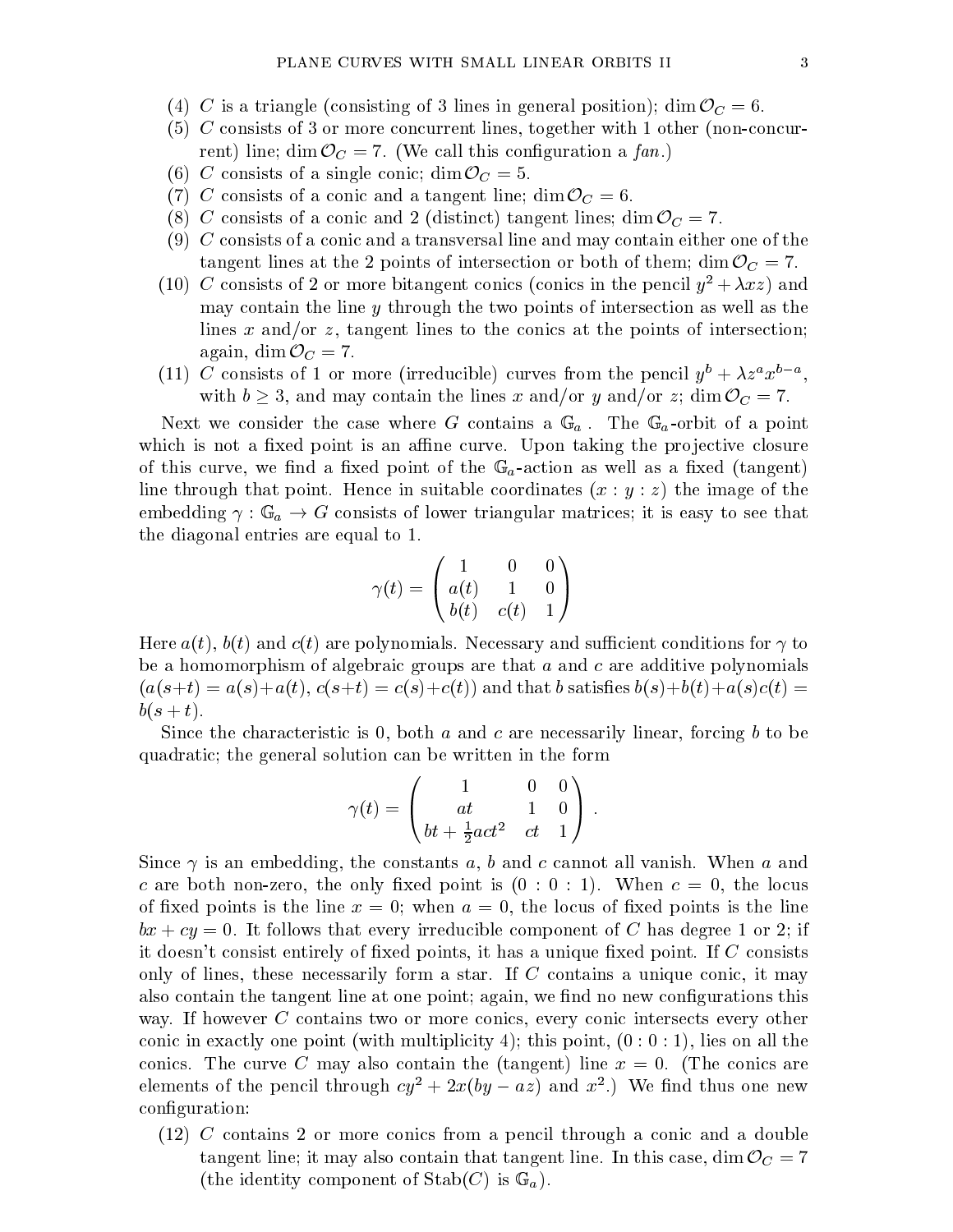The following picture represents schematically the curves described above.



We conclude this section with a description of the stabilizers  $\text{Stab}(C)$  of the various types of plane curves <sup>C</sup> with small orbit; the degree of the stabilizer is one ingredient in the computation of the degree of the orbit closure of the corresponding curve.

Choose coordinates  $(x : y : z)$  on  $\mathbb{F}^-, (\mathcal{p}_0 : \mathcal{p}_1 : \mathcal{p}_2 : \mathcal{p}_3 : \mathcal{p}_4 : \mathcal{p}_5 : \mathcal{p}_6 : \mathcal{p}_7 : \mathcal{p}_8)$  on  $\mathbb{F}^{\times}$ , and  $\{a : b : c : a\}$  on  $\mathbb{F}^{\times}$ . The list below corresponds to the list above.

- (1) The stabilizer is (the intersection of PGL(3) and) a linear subspace of dimension  $\sigma$ . For C with equation x at its given by  $p_1 = p_2 = \sigma$ .
- (2) The group G, the connected component of the identity of  $\text{Stab}(C)$ , is a imear subspace of dimension 4. For C with equation  $x \gamma y$  and is given by  $p_1 = p_2 = p_3 = p_5 = 0$ . The index of G in Stab(C) is 2 when  $2k = d$  and 1 otherwise.
- (3) The group G is a linear subspace of dimension 3. For C with equation  $f(x, y)$ (with 3 or more distinct linear factors) it is given by  $p_0 = p_4$  and  $p_1 = p_2$  $p_3 = p_5 = 0$ . The quotient  $\text{Stab}(C)/G$  is isomorphic to the stabilizer in  $P$  called the d-tuple with equation f ( $\omega$ ; y), via the map sending a  $3 \wedge 3$ matrix (p0 : p1 : 0: p3 : p4 : 0: p6 : p6 : p8) in Stable 2 in State 2 matrix 2 matrix 2 matrix 2 matrix 2 mat  $(p_0 : p_1 : p_3 : p_4)$  in the stabilizer of the *d*-tuple.
- (4) The group G is a linear subspace of dimension 2. For C with equation  $x^2y^2z^2$  it is given by  $p_1 = p_2 = p_3 = p_5 = p_6 = p_7 = 0$ . The quotient  $\mathrm{Stab}(C)/G$  is isomorphic to the symmetry group of the triple  $(a, b, c)$ .
- (5) The group G is a line in PGL(5). For C with equation  $f(x, y)z^2$  it is given by  $p_0 = p_4$  and  $p_1 = p_2 = p_3 = p_5 = p_6 = p_7 = 0$ . As in (3), the quotient Stabilizer is in the state part of the stabilizer in PGL(2) of the (d  $\mu$  -tuple  $\mu$ with equation  $f(x, y)$ .
- (6) The stabilizer of a conic  $x^2 + yz$  is the image of the embedding of PGL(2) into PGL(3) given by  $(a : b : c : a) \mapsto (aa + bc : ba : -ac : 2ca : a^- : -c^- :$  $-2av$ :  $-0$ :  $a$  ). Its closure has degree  $\delta$  since it is a projection of the second veronese of  $\mathbb F$  arount the  $\mathbb F$  -of quadrics in (a : b : c : a), from the determinant quadric ad  $\mathbf{q}_\mathrm{c}$  and  $\mathbf{q}_\mathrm{c}$  adds to be added to be added to be added to be added to be added to be added to be added to be added to be added to be added to be added to be added to be added to be
- (7) The stabilizer of a conic with tangent line  $y(x^2 + yz)$  is the image of the embedding  $(a : b : 0 : a) \mapsto (aa : ba : 0 : 0 : a : 0 : -2ab : -b : a)$ . Its closure has degree 4 since it is the second Veronese of P2 .
- (8) For a conic with two tangent lines  $y^2z^2(x^2 + yz)^{2}$ , the group G consists of the diagonal matrices with entries ( $aa, a_-, a_-$ ). Its closure has degree 2. The  $\hspace{0.2cm}$ quotient  $\text{Stab}(C)/G$  is isomorphic to the symmetry group of the pair  $(k, l)$ .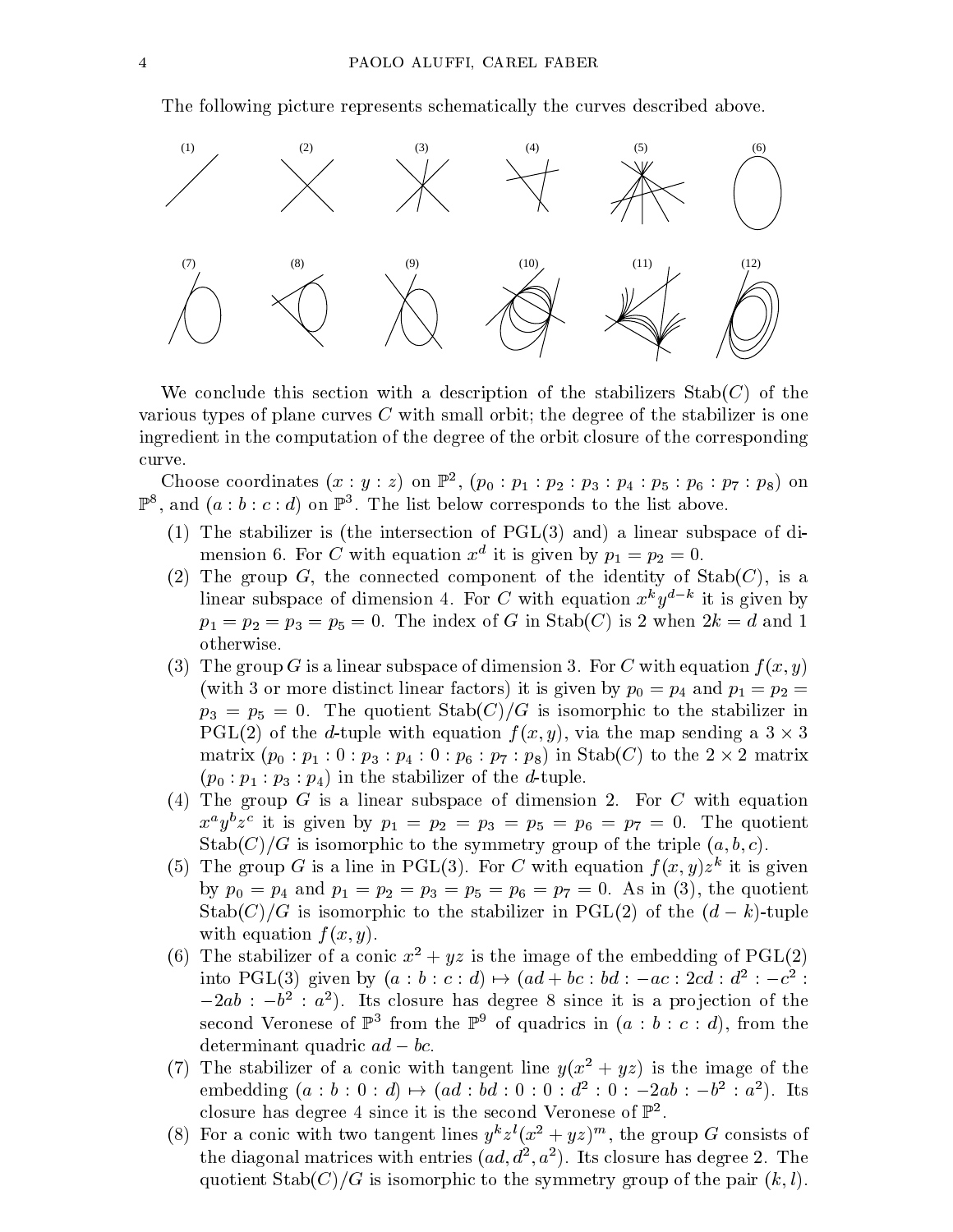$(9)$ ,  $(10)$ ,  $(11)$  The stabilizers in these cases are discussed in [3], Lemma 3.1.

(12) These curves and their stabilizers are discussed in [3],  $\S 4.1$ .

## 2. Predegree polynomials for configurations of lines

 $\S2.1$  Predegree polynomials. We move now to the enumerative geometry of these curves. Our main task is to compute the degree of the orbit closure of a given curve with small orbit. We have chosen this question because of its clear enumerative interpretation, and because the tool needed to solve it (that is, a nonsingular variety dominating the orbit closure) could in principle allow us to compute several other invariants of the orbit closure. If the curve <sup>C</sup> is reduced and its orbit has dimension j, then the degree of the orbit closure of  $C$  is the number of translates of C which contain j points in general position in the plane. In very special cases (for example, when  $C$  is a triangle) this number can be computed by naive combinatorial considerations. In general this is not possible.

The computation of the degree of the orbit closure of a curve with small orbit and containing non-linear components (that is, items (6) through (12) in the classi fication of  $\S1$ ) requires a lengthy study, paralleling the embedded resolution of such curves. As this study is rather involved, we have devoted to it a separate paper  $([3])$ . Here we deal with curves consisting of configurations of (possibly multiple) lines. We have seen in  $\S1$  that, among these, the ones with small orbit are the configurations in which all but at most one of the lines are concurrent (types  $(1)$ ) through  $(5)$ ). We call a set of concurrent lines a *star*, and the union of a set of concurrent lines with a general line a fan.

The machinery necessary to study the enumerative geometry of stars and fans yields in fact analogous results for arbitrary unions of lines (whose orbits are not necessarily small); we will state the more general result in  $\S 2.3$ , and derive from it formulas for stars and fans.

As pointed out already in [3], a more refined degree question is natural in our framework. In view of the applications of the results we obtain here and in [3], it is useful to compute the degree of the orbit closure as well as of the subsets of the orbit closure determined by imposing linear conditions on the transformation applied to the given curve.

To state this question precisely, let C be a plane curve, with equation  $F(x : y : y)$  $z) = 0$ . The orbit of C is the image of the action map  $\mathrm{PGL}(3) \to \mathbb{P}^\ast$  sending  $\varphi$  to the curve with equation  $F(\varphi(x) : \varphi(y) : \varphi(z)) = 0$ . Embedding PGL(3) in the  $\mathbb{P}^8$ of 3 3 matrices, the action extends to a rational map

$$
\mathbb{P}^8 \stackrel{c}{\dashrightarrow} \mathbb{P}^N \quad ,
$$

;

and the orbit closure of C is the closure of the image of this rational map.  $\Omega$  imposing general linear conditions' on  $\varphi \in \text{PGL}(3)$  amounts to restricting this map c to general linear subspaces of  $\mathbb{P}^8$ .

We will compute here the degree of the closure of the image of general subspaces of  $\mathbb{P}^8$  of all dimensions, for  $C =$  an arbitrary union of (possibly multiple) lines. For  $0 \leq j \leq 8$ , consider a general  $\mathbb{P}^j$  in  $\mathbb{P}^{\ast}$ , and let  $j_i, a_j$  denote respectively the number of points in the general fiber of  $c_{\vert \mathbb{P}^j}$  and the intersection number of  $c(\mathbb{P}^j)$ and a codimension-j linear subspace of  $\mathbb{F}_+$  . The products  $f_i \cdot a_i$  are the predegrees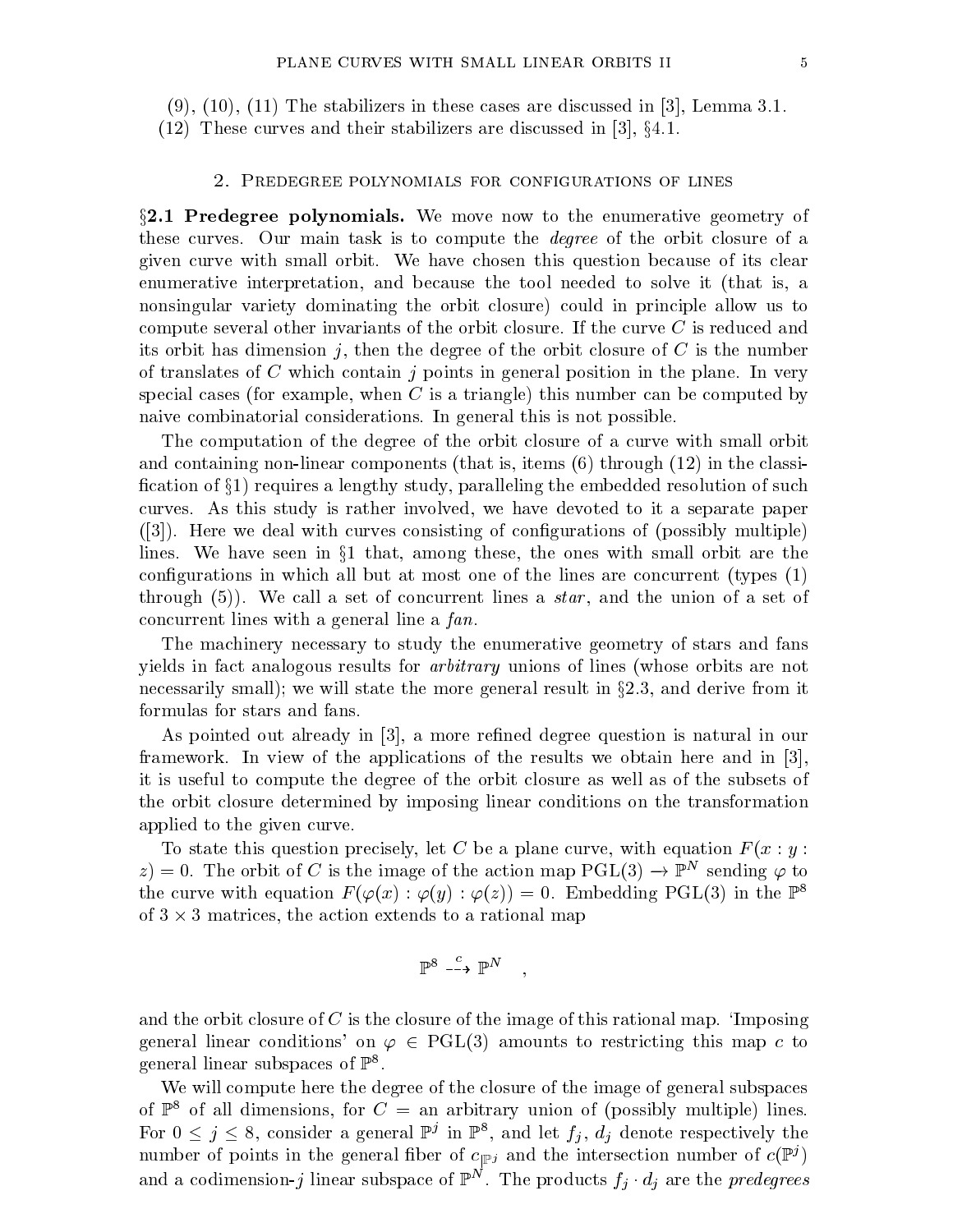of C. We assemble these numbers into a generating function

$$
\sum_{j\geq 0} (f_j \cdot d_j) \, \frac{t^j}{j!} \quad ,
$$

which we call the 'adjusted predegree polynomial' of C.

Remarks. (1) If the orbit of  $\mathcal{C}$  is dimensional j, then  $\mathcal{C}$ 

 $\mathbf{u}$  =  $\mathbf{v}$ , and discussed of the degree of the degree of the orbit closure; the orbit closure; the orbit closure; the orbit closure; the orbit closure; the orbit closure; the orbit closure; the orbit closure; the

 $\mathcal{F}_{i}$  is the degree of the stabilizer Stability  $j$  of C, and fk  $\mathcal{F}_{i}$  ,  $\mathcal{F}_{i}$ 

 $\sim$  since C consists of lines, the closure of every connected component of the stabilizer of  $C$  is a linear subspace of  $\mathbb{F}^*$ ; hence  $f_j$  is the number of connected components of the stabilizer of C. For example,  $f_j = 1$  if the lines in the configuration appear with distinct multiplicities.

 $(2)$  C has small orbit if and only if its adjusted predegree polynomial has degree  $< 8.$  By (1), the degree of the orbit closure of C can be recovered from the leading coefficient of the adjusted predegree polynomial of  $C$  by dividing by the number of components of the stabilizer of C.

(3) The denominators are introduced in the denition of the adjusted predegree polynomial because this uncovers a certain amount of structure which would otherwise be lost (and is completely invisible in the individual predegrees). This structure amounts to a multiplicativity of the adjusted predegree polynomial with respect to union of transversal lines, and allows a convenient shortcut in the computation of the predegrees of stars and fans, cf. Lemma 2.6 and Corollary 2.11.

Computing adjusted predegree polynomials (rather than degrees alone) allows us to deal at once with all configurations of lines, regardless of the dimension of their stabilizer. Adjusted predegree polynomials for all other small orbits are computed in [3], x4.2.

From a geometric point of view, our approach to the problem will be to construct  $(\text{in }32.2)$  a nonsingular variety Veresolving the indeterminacies of the rational map  $c.$ 



Once this is accomplished, we can let  $\widetilde{H}$ ,  $\widetilde{W}$  respectively be the pull-backs of the hyperplane class  $H$  in  $\mathbb{F}^*$  and W in  $\mathbb{F}^*$ ; then tracing the definitions shows that the adjusted predegree polynomial equals

$$
\sum_{j\geq 0}\left(\int \widetilde{H}^{8-j}\widetilde{W}^j\right)\frac{t^j}{j!}\quad.
$$

The construction of  $\S 2.2$  and intersection theory allow us in  $\S 2.3$  to compute the individual intersection degrees  $\int \widetilde{H}^{8-j} \widetilde{W}^j$  of classes in  $\widetilde{V}$ .

 $\S2.2$  Blow-ups. Let C be a degree-d plane curve consisting of a union of lines: that is, the ideal of  $C$  is generated by a product

$$
F(x, y, z) = \prod L_i(x, y, z)^{r_i} \quad , \quad \sum r_i = d
$$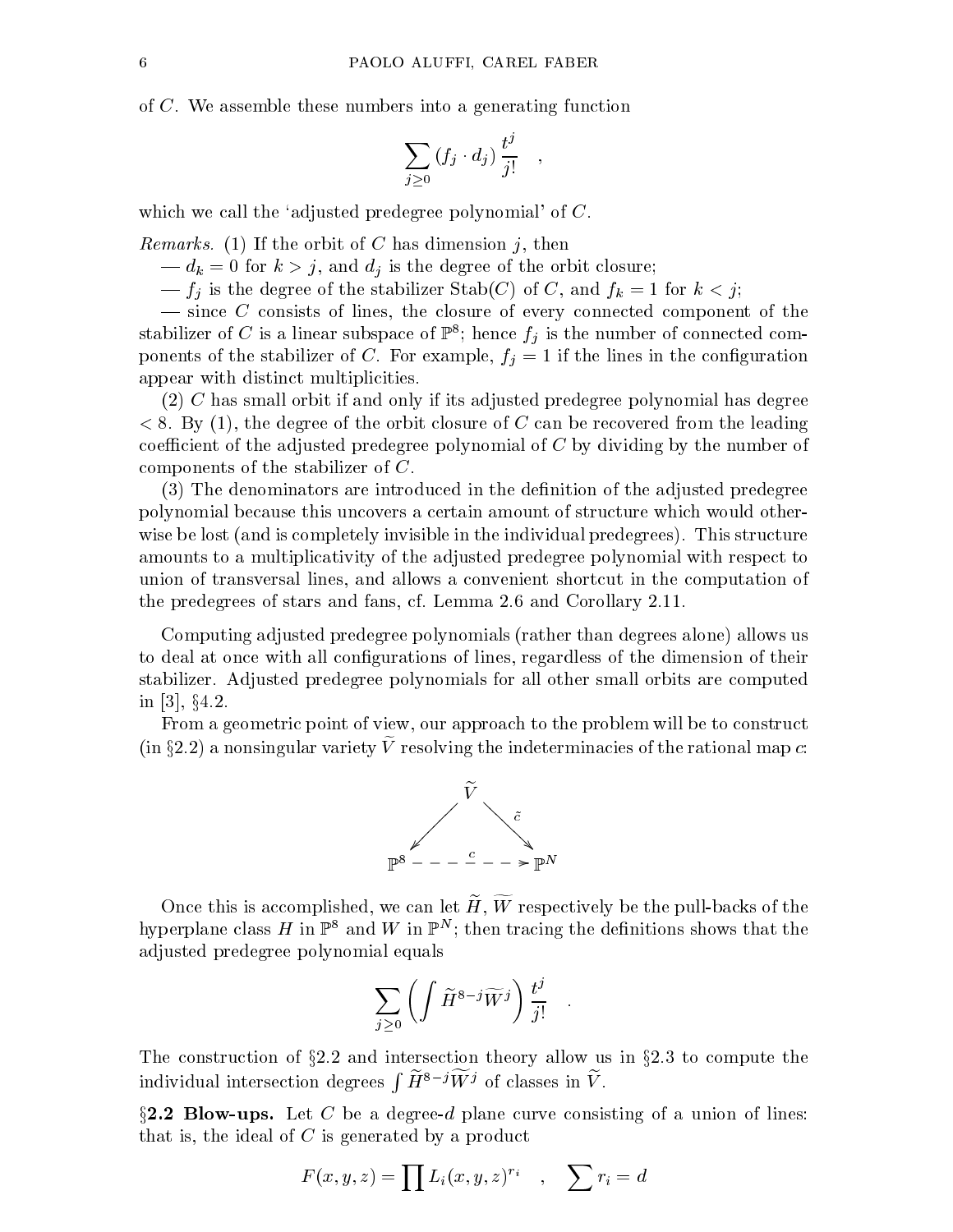where the  $L_i$  are distinct linear homogeneous polynomials. In this section we resolve the indeterminacies of the corresponding rational map  $c : \mathbb{F}$   $\rightarrow$   $\mathbb{F}$ ,  $N = a(a +$  $3/2$ . This construction does not use any information regarding whether the orbit of <sup>C</sup> is small or not.

First, observe that the base locus of  $c$  reflects the combinatorics of the configuration of lines. More precisely,  $\varphi \in \mathbb{P}^{\circ}$  is in the base locus if and only if  $F\left(\varphi(x,y,z)\right)$ is identically 0, that is, if the image of  $\varphi$  is contained in one of the lines of the connguration. The condition im  $\varphi \subset$  line specifies a certain  $\mathbb{P}^\circ$  in the  $\mathbb{P}^\circ$  of matrices. Hence, the base locus consists of a union of  $\mathbb{P}^5$ 's, each corresponding to a line of the configuration; the intersection of two  $\mathbb{P}^3$ 's corresponding to two lines  $\ell, m$  is the  $\mathbb{P}^2$ of matrices whose image is the point ` \ m.

Summarizing, the line configuration determines a set of disjoint  $\mathbb{P}^2$ 's in  $\mathbb{P}^8$ , one for each point of intersection of two lines in the configuration, and a set of  $\mathbb{P}^3$ 's in  $\mathbb F$  , one for each line in the configuration. This is the base locus of  $c.$ 

**Proposition 2.1.** Let  $V \rightarrow \mathbb{P}^{\circ}$  be the variety obtained by first blowing up  $\mathbb{P}^{\circ}$  along the distinguished  $\mathbb{P}^2$ 's, and then along the proper transforms of the distinguished  $\mathbb{P}^5$ 's. Then V resolves the indeterminacies of c; that is, there is a commutative diagram



with communicating contract communications of the communication of the communication of the communication of the communication of the communication of the communication of the communication of the communication of the comm

The rest of this section is devoted to the proof of this proposition.

Given C as above, every point  $(x_0 : y_0 : z_0)$  in the plane determines a hypersurrace in  $\mathbb{P}^\circ,$  with ideal generated by  $F\left( {\varphi (x_0 ,y_0 ,z_0 )} \right)$  : concretely, this hypersurface consists of the matrices  $\varphi$  such that the translate of C by  $\varphi$  contains the point  $(x_0, y_0, z_0)$  (or is undefined). We call such hypersurfaces (and their proper transforms) 'point-conditions'. Note that the rational map  $c$ , and its lift to varieties dominating P8 ,is precisely the map determined by the linear system generated by the point-conditions. What we have to show is that the (proper transforms of the) point-conditions in  $\tilde{V}$  generate a base-point-free linear system.

Let  $V'$  be the variety obtained after the first set of blow-ups.

**Claim 2.2.** (i) The proper transforms of the distinguished  $\mathbb{P}^5$ 's in V' are disjoint.

 $\lceil n \rceil$  The multiplicity of a point-condition along the  $\mathbb{P}^2$  corresponding to the intersection of this of the confident when educate the sum of the multiplicities of the subset of the multiplicit lines.

(iii) The intersection of the point-conditions <sup>W</sup><sup>0</sup> in <sup>V</sup> <sup>0</sup> consists of the proper transforms of the distinguished  $\mathbb{P}^5$ 's.

Proof. (i) is clear, while (ii) and (iii) require a computation. Statement (iii) is vacuously true in the complement of the exceptional divisors of the first set of blow-ups, so we only need to check it along a component of the exceptional divisor. Consider then a point of intersection of two lines of the configuration; without loss of generality we may assume this is the point  $(1:0:0)$ . Write the equation of C as

$$
\prod_i (\beta_i y + \gamma_i z)^{r_i} \cdot \prod_j (\alpha_j x + \beta_j y + \gamma_j z)^{r_j} = 0
$$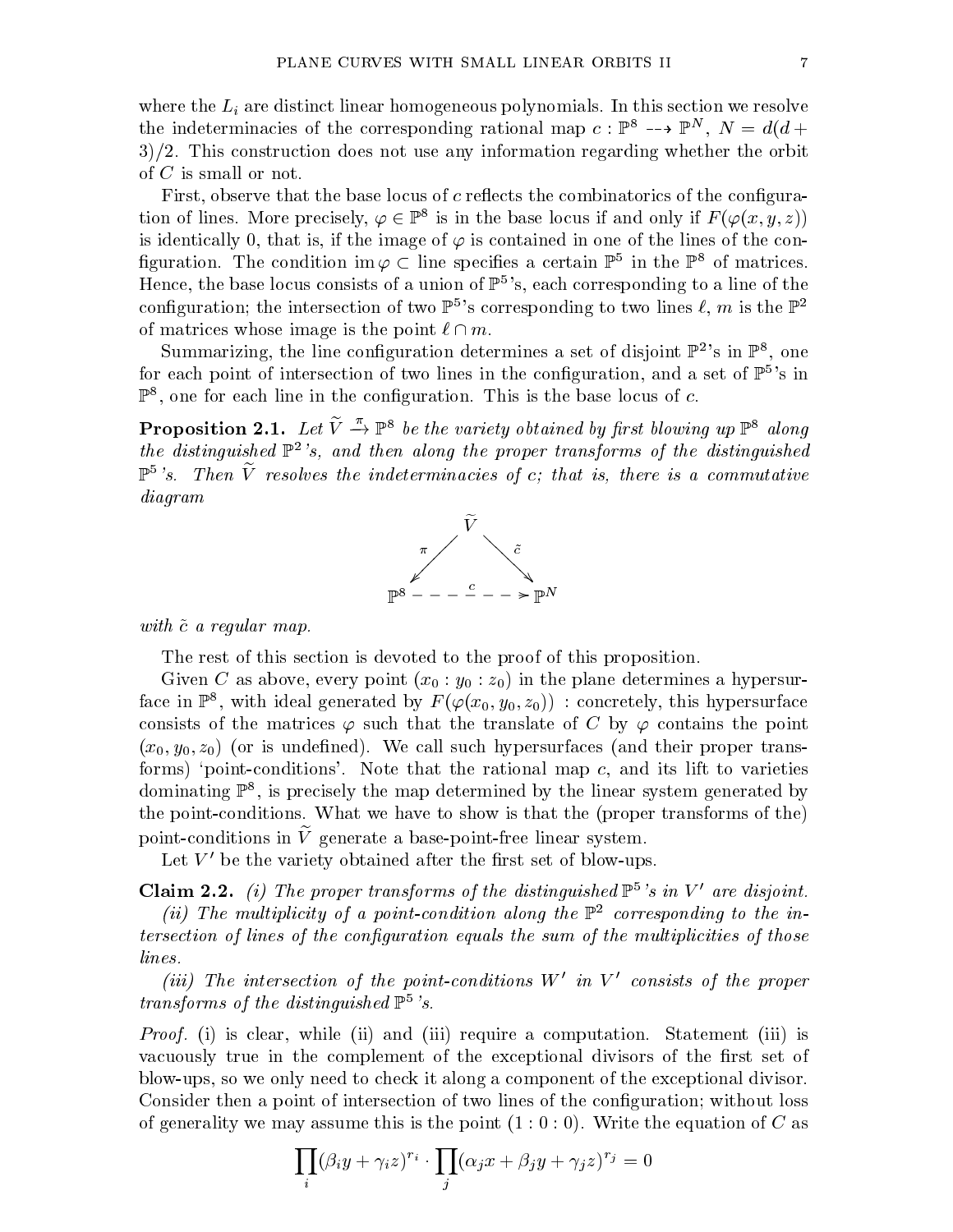with  $\alpha_j \neq 0$ . We can study the blow-up over the affine piece  $(1 : p_1 : p_2 : p_3 :$  $p_4$ :  $p_5$ :  $p_6$ :  $p_7$ :  $p_8$ ); in these coordinates, the point-condition corresponding to  $(x_0 : y_0 : z_0)$  has equation

$$
\prod_{i} (\beta_i (p_3 x_0 + p_4 y_0 + p_5 z_0) + \gamma_i (p_6 x_0 + p_7 y_0 + p_8 z_0))^{r_i}
$$

$$
\cdot \prod_{j} (\alpha_j (x_0 + p_1 y_0 + p_2 z_0) + \beta_j (p_3 x_0 + p_4 y_0 + p_5 z_0) + \gamma_j (p_6 x_0 + p_7 y_0 + p_8 z_0))^{r_j}
$$

and  $(1 : 0 : 0)$  corresponds to the distinguished 2-dimensional locus  $p_3 = p_4$  $p_5 = p_6 = p_7 = p_8 = 0$ . In a representative chart of V', we can choose coordinates  $q_1,\ldots,q_8$  so that the blow-up map is given by

$$
(q_1, \ldots, q_8) \mapsto (q_1, q_2, q_3, q_3 q_4, \ldots, q_3 q_8) \quad .
$$

Therefore the point-condition pulls back to

$$
\prod_i q_3^{r_i} (\beta_i (x_0 + q_4 y_0 + q_5 z_0) + \gamma_i (q_6 x_0 + q_7 y_0 + q_8 z_0))^{r_i}
$$
  

$$
\cdot \prod_j (\alpha_j (x_0 + q_1 y_0 + q_2 z_0) + \beta_j q_3 (x_0 + q_4 y_0 + q_5 z_0) + \gamma_j q_3 (q_6 x_0 + q_7 y_0 + q_8 z_0))^{r_j}
$$

so it contains the exceptional divisor  $q_3 = 0$  with multiplicity  $\sum r_i$ , proving (ii). Also, its proper transform has intersection with the exceptional divisor

$$
(*) \prod_i (\beta_i (x_0 + q_4 y_0 + q_5 z_0) + \gamma_i (q_6 x_0 + q_7 y_0 + q_8 z_0))^{r_i} \cdot (x_0 + q_1 y_0 + q_2 z_0)^{\sum r_j} \quad .
$$

:

A point  $(q_1, q_2, 0, q_4, \ldots, q_8)$  is in the intersection of all point-conditions in V' if (\*) is identically zero for all  $(x_0, y_0, z_0)$ . From  $(*)$  we see that the set of such points is given by the equations

$$
\left\{\begin{array}{l} \beta_i+\gamma_iq_6=0\\ \beta_iq_4+\gamma_iq_7=0\\ \beta_iq_5+\gamma_iq_8=0\end{array}\right.
$$

It is easy to check that these are precisely the equations of the proper transforms of the distinguished  $\mathbb{P}^5$ 's corresponding to those lines in the configuration which contain  $(1:0:0)$ , and this verifies (iii).  $\Box$ 

**Claim 2.3.** (i) The point-conditions in  $V'$  contain the proper transform of a distinguished P5 with multiplicity equal to the multiplicity ofthe corresponding line in the conguration.

 $\{ii\}$  for an external of all point-conditions in  $V$  is empty.

*Proof.* Ve is obtained from Ve by blowing up the proper transforms of the distinguished  $\mathbb{P}^5$ 's. The statement can be checked by another straightforward coordinate computation, which we leave to the reader.  $\mathcal{L}_{\mathcal{A}}$ 

This claim implies Proposition 2.1, as  $\tilde{c}$  is the map corresponding to the linear system generated by the point-conditions, and this linear system has empty base locus by the claim.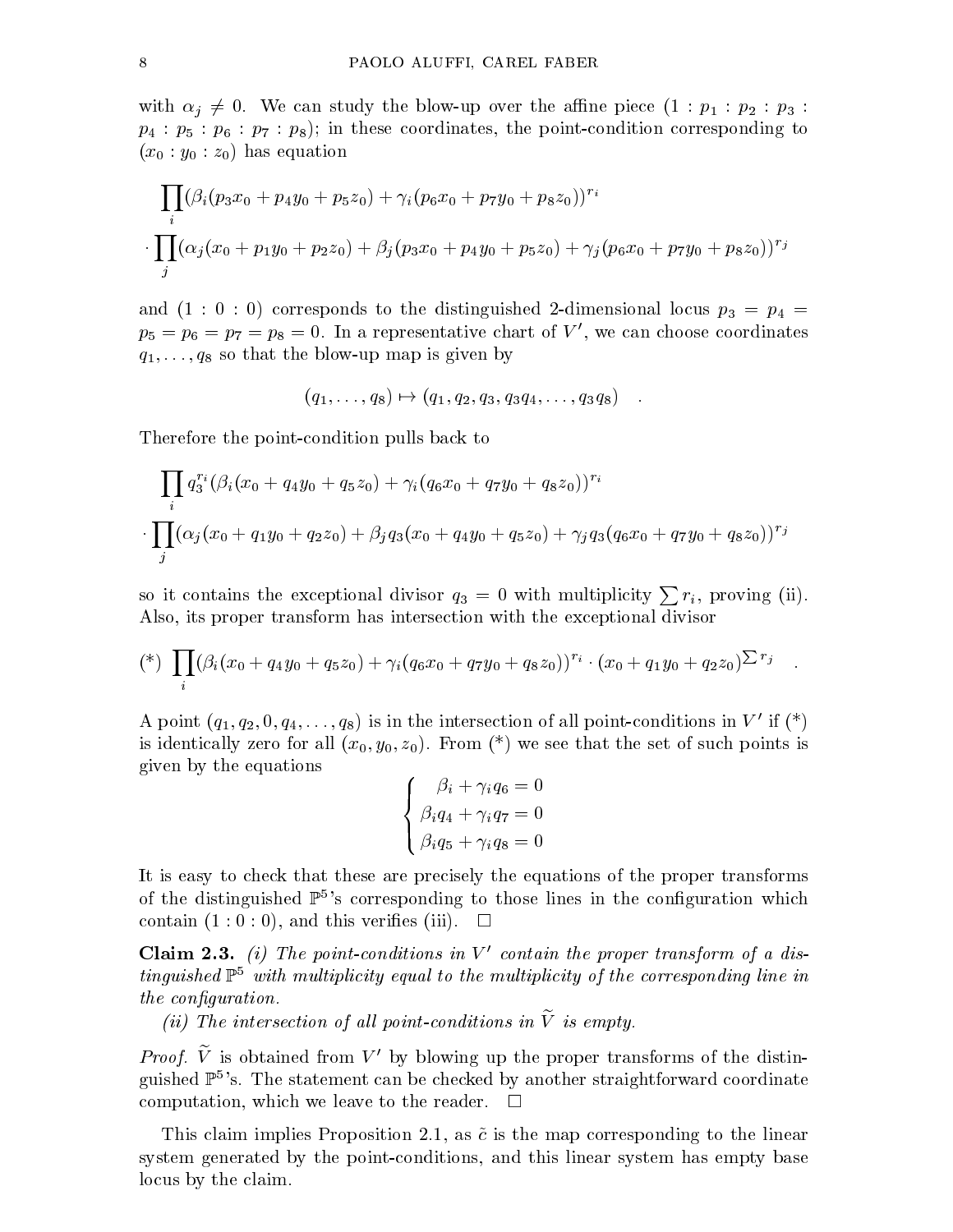The mark  $2.4.$  The orbit-closure of a star is dominated via e by the proper transform  $\mathbb{F}^{\ast}$  of a general  $\mathbb{F}^{\ast}\subset\mathbb{F}^{\ast};$  such a  $\mathbb{F}^{\ast}$  is for example the closure of the set of matrices of rank 2 whose image is a fixed line not containing the center of the star. Indeed, this locus avoids the distinguished  $\mathbb{P}^2$  corresponding to the center of the star, and intersects transversally the other centers of the blow-ups considered in this section. I fils implies that the class of  $\mathbb{P}^+$  in V is  $H^+$ , and hence

$$
\frac{1}{j!} \int_{\widetilde{\mathbb{P}}^5} \widetilde{H}^{5-j} \widetilde{W}^j = \frac{1}{j!} \int_{\widetilde{V}} \widetilde{H}^{8-j} \widetilde{W}^j \qquad (j = 0, \dots, 5)
$$

is the coefficient of  $\nu$  in the adjusted predegree polynomial for the star, for such a  $\mathbb{P}^5$ . This fact is used in [5]. . This factor is used in Fig. , we can expect it used in  $[5.5, 1.5]$  . This factor is used in  $[5.5, 1.5]$ 

 $\S2.3$  Predegree computations. For an arbitrary configuration of lines C, the construction of  $32.2$  provides us with a nonsingular variety  $\ell$  and a regular map

$$
\tilde{c}:\widetilde{V}\to \mathbb{P}^N
$$

whose image is the orbit closure of  $C$ . Intersection theory allows us to compute the degree of the image of this map, and more generally to compute the `adjusted predegree polynomial' of C:

$$
P(t) = \sum_{j\geq 0} \left( \int \widetilde{H}^{8-j} \widetilde{W}^j \right) \frac{t^j}{j!} \quad .
$$

For stars and fans, the result of this computation can be stated quite succinctly:

**Theorem 2.5.** (i) The adjusted predegree polynomial of a star of lines  $L_i$ , appearing with multiplicity ri, is

$$
\left\{\prod_i\left(1+r_it+\frac{r_i^2t^2}{2}\right)\right\}_5\quad,\qquad
$$

where  $\{\}5$  denotes the trancation to  $t^{\pm}$ . In particular, a star with three or more lines has predegree

$$
30(e_2e_3 - e_1e_4 - e_5) ,
$$

where ejements the j-th elementary symmetric j-th elements in the multiplicities ri  $\mathfrak{g}$  -j the lines in the state in the state is a star of the state of the state in the state in the state in the state

(ii) Let  $C$  be a star of times with multiplicities  $r_i$ , and let  $C$  be a fan obtained as the union of  $C$  with a transversal line with multiplicity r. Then the adjusted  $\,$ predegree polynomial of <sup>C</sup> is

$$
\left(1+rt+\frac{r^2t^2}{2}\right)\left\{\prod_i\left(1+r_it+\frac{r_i^2t^2}{2}\right)\right\}_5
$$

In particular, if the star has three or more lines, then the predegree ofthe fan is

$$
630r^2(e_2e_3 - e_1e_4 - e_5) ,
$$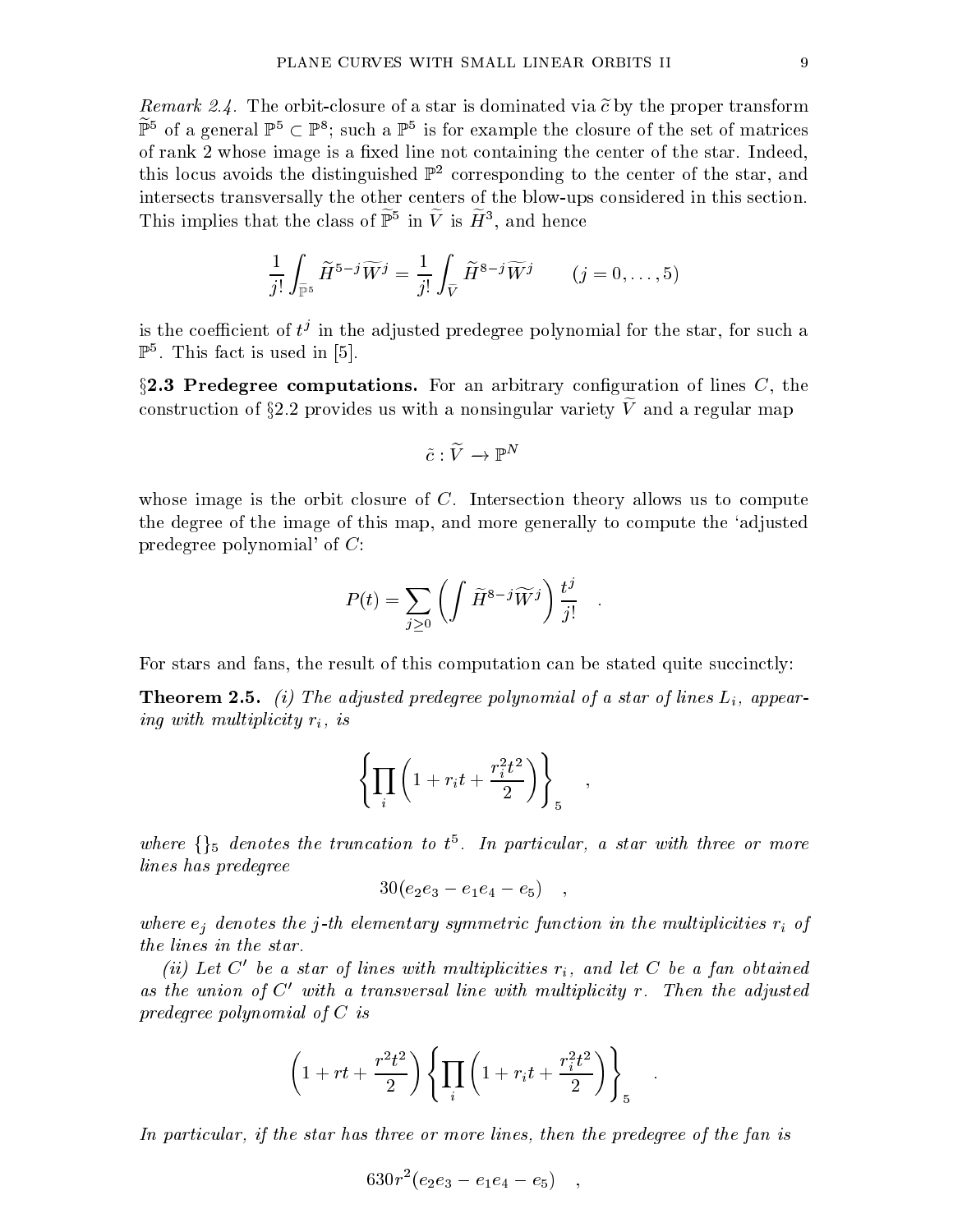where ejements the j-th elementary symmetric j-th elements in the multiplicities ri  $\mathfrak{g}$  -j

For example, according to (i) the adjusted predegree polynomial for a star consisting of three reduced lines is

$$
\left\{ \left( 1 + t + \frac{t^2}{2} \right)^3 \right\}_5 = 1 + 3t + \frac{9t^2}{2} + 4t^3 + \frac{9t^4}{4} + \frac{3t^5}{4} ,
$$

yielding a predegree of  $\frac{1}{4} \cdot 5! = 90$ . According to our enumerative interpretation the number of ordered triples of ordered triples of  $\mathbf{A}$ points; and indeed the indeed the indeed the indeed the indeed the indeed the indeed the indeed the indeed the  ${5 \choose 2}{3 \choose 2} = 90$ . By the theorem, the predegree of a star of d 3 simple lines is the simple state of the simple state of the simple state of the simple state of the simple state of the simple state of the simple state of the simple state of the simple state of the simple state of th

$$
(d-2)(d-1)d(d^2+3d-3)
$$
;

for d  $\mu$  this cannot be checked by simple computerations, as a star of four or more or more  $\mu$ lines has moduli. The predegree of the 4-dimensional orbit closure of a pair of lines is 6 (twice its degree: this is the divisor of singular conics); and the predegree for a single line is of course 1.

As another example that can be checked combinatorially, consider the orbit construction is a triangle (items (  $\sim$  ) and constructed in a fandal  $J=$  ). As triangles in a family consisting of a star of two lines union a general line, so according to (ii) its adjusted predegree polynomial must be

$$
1+3t+\frac{9t^2}{2}+4t^3+\frac{9t^4}{4}+\frac{3t^5}{4}+\frac{t^6}{8}.
$$

In particular, the predegree of the 6-dimensional orbit closure of a triangle must be  $\frac{1}{8} \cdot 0! = 90$ . The orbit closure of a triangle is nowever the closure of the set of all triangles, so this number should agree with the number of ordered triples of general lines in the plane, containing 6 general points, that is  $\binom{6}{2}\binom{4}{2}\binom{2}{2}=90$ , as expected.

 $P$  roof of Theorem  $\omega$ . The statements given above are particular cases of the computation for arbitrary congurations of lines (Theorem 2.8). A particularly economical way to package all the information relevant to stars and fans is the following:

**Lemma 2.6.** Let  $C'$  be a configuration of lines with adjusted predegree polynomial  $P(t)$ , and let C be the configuration obtained by adding to C' a line with multiplicity r that intersects  $C<sup>t</sup>$  transversally. Then the adjusted predegree polynomial of C is the truncation to  $t<sup>2</sup>$  of  $t<sup>3</sup>$ 

$$
\left(1 + rt + \frac{r^2t^2}{2}\right)P(t) .
$$

Assuming this statement, Theorem 2.5 can be proved as follows. First, observe that the adjusted predegree polynomial for a single r-multiple line is

$$
1+rt+\frac{r^2t^2}{2}
$$

(in this case, the orbit is simply an  $r$ -tuple embedding of  $\mathbb{F}^2$  in  $\mathbb{F}^2$  ); by the lemma, it follows that the adjusted predegree polynomial for a configuration of general distinct lines with multiplicities  $r_1, r_2, \ldots$  is the truncation to  $t^8$  of

$$
\prod_i \left(1 + r_i t + \frac{r_i^2 t^2}{2}\right).
$$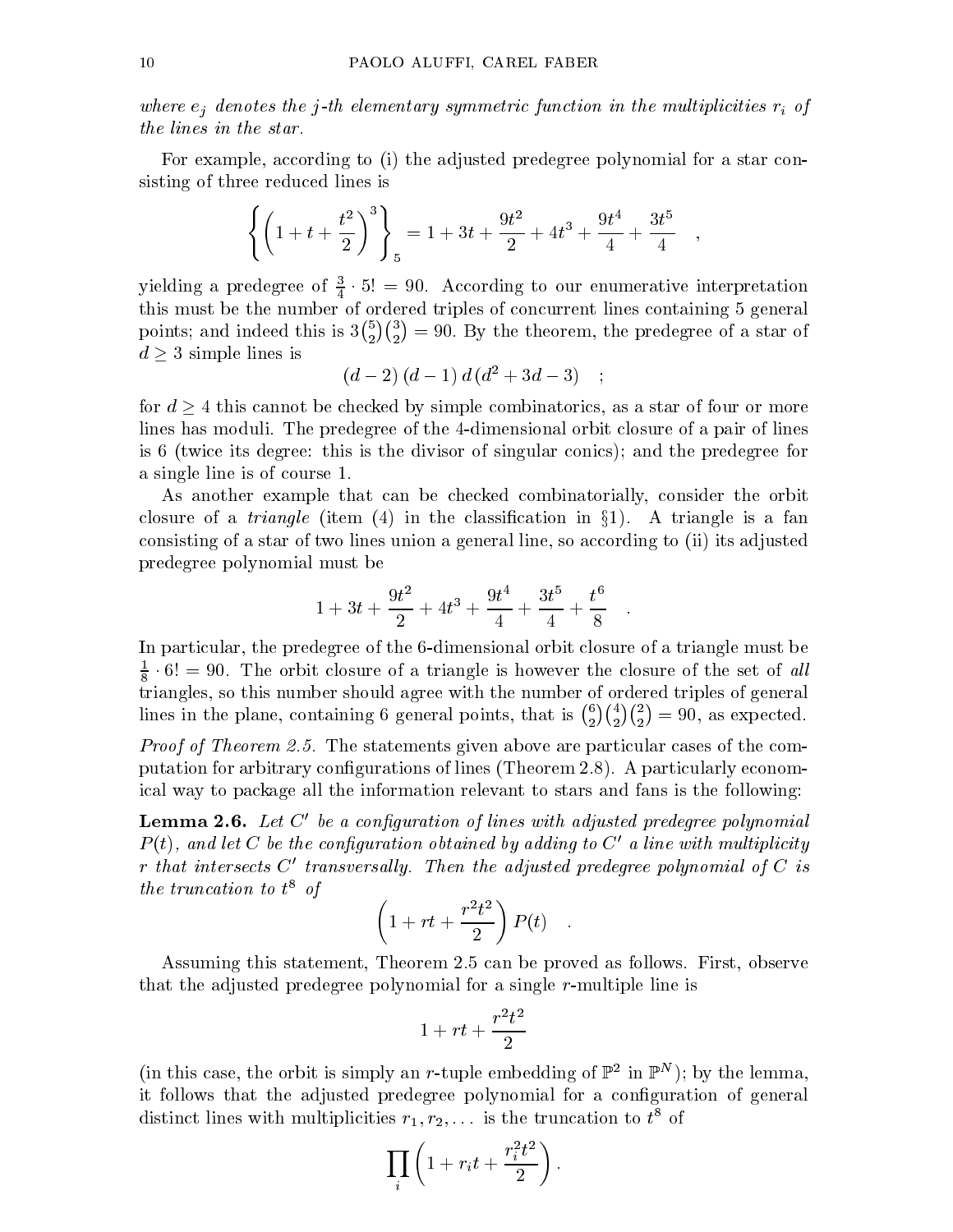Now, the key remarks are that

- (1) a star has star has star has star has star has star has star has been polynomial predegree polynomial predegree polynomial predegree polynomial predegree polynomial predegree polynomial predegree polynomial predegree has degree  $\leq 5$ ; and  $\sim$  5; and  $\sim$
- (2) the combinatorics of the intersections of the lines in a conguration only aects the coecients of degree polynomials of degree polynomials  $\alpha$  in the adjusted predegree polynomial. The adjusted predegree polynomial  $\alpha$

The first observation should be clear; the second follows from the construction in §2.2. More explicitly, the coefficients of degree  $\leq$  5 in the adjusted predegree polynomial are intersection degrees

$$
\frac{1}{j!} \int \widetilde{H}^{8-j} \widetilde{W}^j
$$

in  $V$ , with  $j \leq 3$ , that is, they involve the intersection or 3 or more proper transforms  $\bm{\Pi}$  of hyperplanes from  $\mathbb{F}$  . However, points of intersection of the lines in the conguration correspond to 2-dimensional centers of blow-up in the construction of  $\tilde{V}$ ; the intersection of three or more general hyperplanes avoids these centers, so the numbers  $\int H^{8-j}W^j$  are unaffected by how the lines meet, for  $j \leq 5$ .

These observations imply part (1) of Theorem 2.5: by (1), the coefficient of  $t^j$ of the adjusted predegree polynomial of a star must be defined by  $j \equiv \ell, \; \forall j$  (2), the  $\ell$ adjusted predegree polynomial for a star must agree with the adjusted predegree polynomial of a general conguration up to the term of degree 5.

The second part of the theorem follows then immediately from the first, by applying Lemma 2.6 again. This proves Theorem 2.5 (modulo Lemma 2.6).  $\Box$ 

Lemma 2.6 seems of independent interest. It follows immediately from a more general multiplicativity formula (Cor. 2.11) for transversal congurations, proved below. This in turn willfollow from the computation of the adjusted predegree polynomial for *arbitrary* configurations of lines (Theorem 2.8), which will be obtained by applying intersection theory to the construction given in x2.2. As in [2] and [3], this can be done by applying Theorem II from [1]; in the form that we need here, this amounts to the following formula.

**Lemma 2.7.** Let  $B \hookrightarrow V$  be nonsingular varieties; X, Y hypersurfaces in V; X,  $\widetilde{Y}$  their proper transforms in the blow-up of V along B. Then

$$
\begin{split} \int_{\widetilde{V}} \widetilde{X}^{\dim V - j} \cdot \widetilde{Y}^j & = \int_V X^{\dim V - j} \cdot Y^j \\ & - \int_B \frac{(m_{B,X}[B] + i^*[X])^{\dim V - j} (m_{B,Y}[B] + i^*[Y])^j}{c(N_B V)} \end{split}
$$

where mp;  $X$ , mp; y denote the multiplicities of  $Y$ ,  $Y$  along B.

This formula and the 'Bézout' product in  $\mathbb{P}^8$  will yield the following result.

Assume C is an arbitrary degree-d configuration of lines  $L_i$ , appearing with multiplicities  $r_i$  (so  $d = \sum r_i$ ). Line  $L_i$  intersects the rest of the configuration in a tuple of points points  $\rho$  ; for each of these points  $\rho$  ,  $\rho$   $\tau$   $\tau$   $\tau$ 

$$
\rho_{\alpha,ij} = \left(\sum_{L_k \ni p_j, k \neq i} r_k\right)^{\alpha} - \left(\sum_{L_k \ni p_j, k \neq i} r_k^{\alpha}\right) .
$$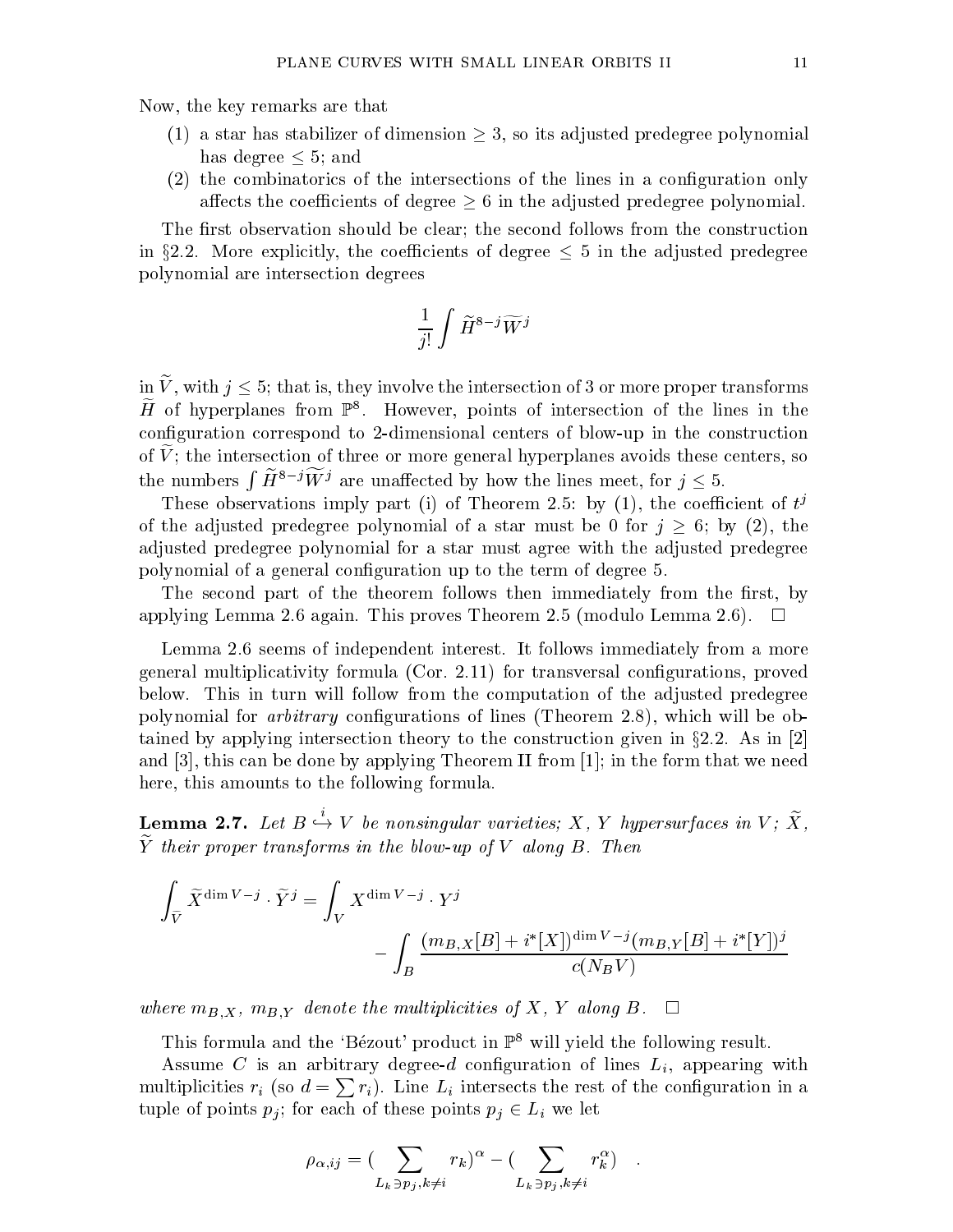Note that all  $\rho_{\alpha,ij} = 0$  if  $L_i$  intersects the rest of the configuration transversally; that is, these functions measure how far from transversal the intersection is. Next, we let

$$
\rho_{\alpha,i} = \sum_{p_j \in L_i} \rho_{\alpha,ij} \quad ,
$$

and define the following three functions:

$$
S_{6,i} = -\rho_{5,i}r_i - 5\rho_{4,i}r_i^2 + 10\rho_{3,i}r_i^3 + 5\rho_{2,i}r_i^4
$$
  
\n
$$
S_{7,i} = 6\rho_{6,i}r_i + 29\rho_{5,i}r_i^2 - 50\rho_{4,i}r_i^3 - 20\rho_{3,i}r_i^4 - \rho_{2,i}r_i^5
$$
  
\n
$$
S_{8,i} = -21\rho_{7,i}r_i - 99\rho_{6,i}r_i^2 + 155\rho_{5,i}r_i^3 + 55\rho_{4,i}r_i^4 + \rho_{3,i}r_i^5 - \rho_{2,i}r_i^6
$$

Again, note that these expressions vanish if  $L_i$  meets the rest of the configuration transversally.

**Theorem 2.8.** With the above notations, the adjusted predegree polynomial of a configurations of lines and lines Lines Lines Lines Lines Lines Lines Lines Lines Lines Lines Lines Lines Lines

$$
\prod_{i} \left(1 + r_i t + \frac{r_i^2 t^2}{2}\right) + \sum_{i} \left(1 + (d - r_i)t + \frac{(d - r_i)^2 t^2}{2}\right) \left(\frac{S_{6,i} t^6}{6!} + \frac{S_{7,i} t^7}{7!} + \frac{S_{8,i} t^8}{8!}\right)
$$

firancated to the  $t^*$  term).

*Proof.* This can be viewed as an excess intersection problem in  $\mathbb{F}^*$ . Lemma 2.7 is used to evaluate the contribution to the Bezout numbers due to the excess components, supported on the base locus of c. The discussion in the discussion in  $\eta$ contribution from the first set of blow-ups (due to the intersection points of the conguration), and a contribution from the second set of blow-ups (due to the lines of the conguration). Here is the raw form that the answer takes by applying Lemma 2.7:

**Lemma 2.9.** Denote by  $L_i$  the lines of the configuration C, and by  $p_i$  the intersection points. Here  $\ell$  is the multiplicity of Li in C, and let million the multiplicity of military of  $p_i$  in C. Let  $d = \sum r_i$  be the degree of C. Then:

(1) the contribution due to the rst set of blow-ups is

$$
\sum_{p_j}\left(\frac{m_j^6t^6}{6!}+\frac{(7dm_j^6-6m_j^7)t^7}{7!}+\frac{(28d^2m_j^6-48dm_j^7+21m_j^8)t^8}{8!}\right)
$$

(2) the contribution due to the second set of blow-ups is

$$
\sum_{L_i} r_i^3 \left( \frac{t^3}{3!} + (4d - 3r_i) \frac{t^4}{4!} + (10d^2 - 15dr_i + 6r_i^2) \frac{t^5}{5!} + (20d^3 - 45d^2r_i + 36dr_i^2 - 10r_i^3) \frac{t^6}{6!} + (35d^4 - 105d^3r_i + 126d^2r_i^2 - 70dr_i^3 + 15r_i^4) \frac{t^7}{7!} + (56d^5 - 210d^4r_i + 336d^3r_i^2 - 280d^2r_i^3 + 120dr_i^4 - 21r_i^5) \frac{t^8}{8!} \right)
$$

$$
-\sum_{L_i}\sum_{p_j\in L_i}r_i^3\left(\left(20m_j^3-45m_j^2r_i+36m_jr_i^2-10r_i^3\right)\frac{t^6}{6!}+\left(140dm_j^3-105m_j^4-315dm_j^2r_i\right.\right.\\ \left.\left.+\left.210m_j^3r_i+252dm_jr_i^2-126m_j^2r_i^2-70dr_i^3+15r_i^4\right)\frac{t^7}{7!}+\left(560d^2m_j^3-840dm_j^4\right.\right.\\ \left.\left.+\left.336m_j^5-1260d^2m_j^2r_i+1680dm_j^3r_i-630m_j^4r_i+1008d^2m_jr_i^2-1008dm_j^2r_i^2\right.\right.\\ \left.\left.+\left.336m_j^3r_i^2-280d^2r_i^3+120dr_i^4-21r_i^5\right)\frac{t^8}{8!}\right)
$$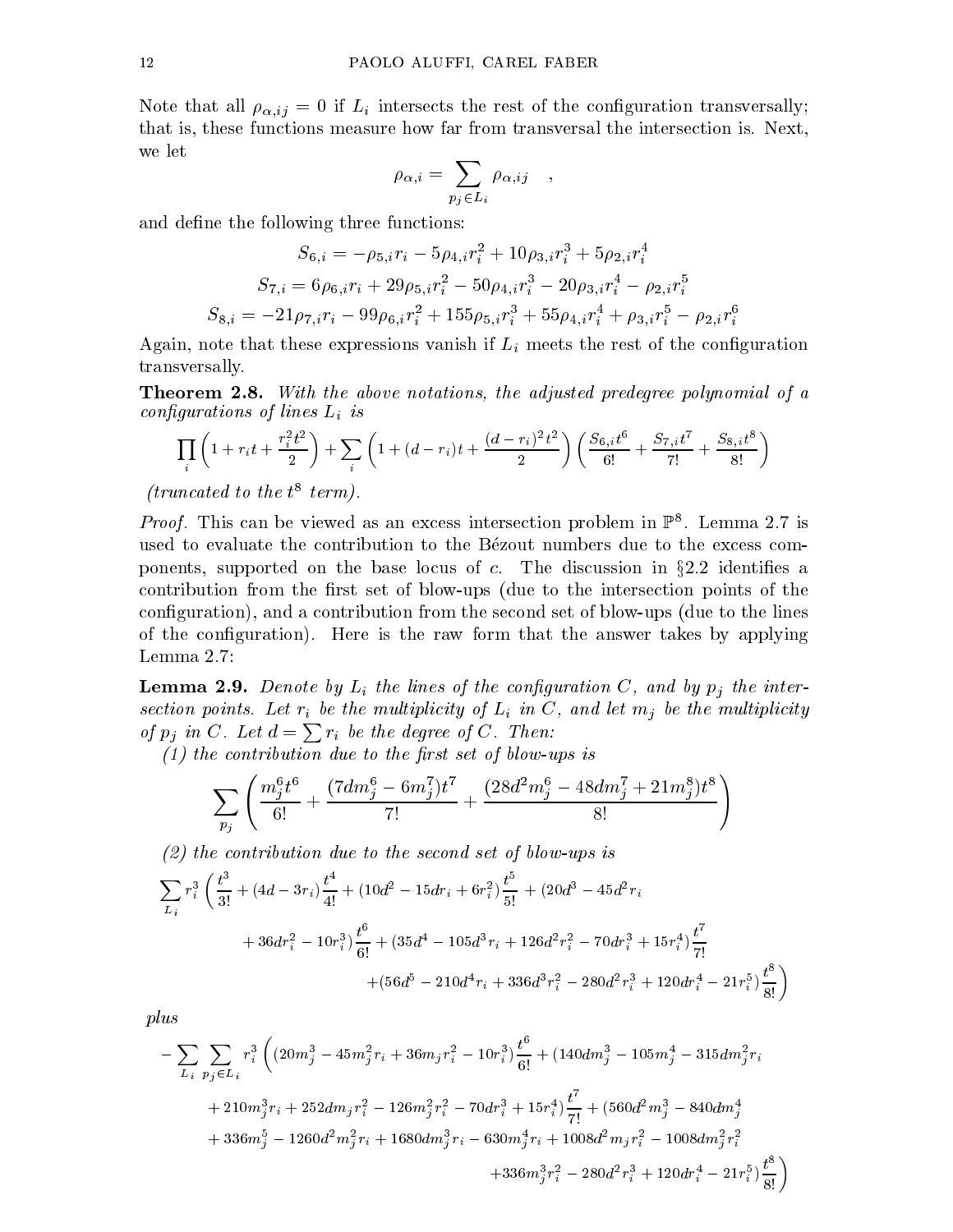Proof of Lemma 2.9. Consider one point <sup>p</sup> of intersection of lines in the conguration; as we have seen in  $32.2, p$  contributes a  $\mathbb{P}^2$  to the first set of blow-ups. Denote by  $\kappa$  the hyperplane class in this  $\mathbb F$  . Then the contribution of  $p$  to the hrst correction term given by applying the formula in Lemma 2.7 is

$$
\sum_{\alpha}\left(\int_{\mathbb{P}^2}\frac{k^{8-\alpha}(m+dk)^{\alpha}}{(1+k)^{6}}\right)\frac{t^{\alpha}}{\alpha!}
$$

where m is the multiplicity of p in C. Indeed, a general hyperplane in  $\mathbb{P}^8$  does not contain  $D = \mathbb{F}^2$  (so its multiplicity along  $D$  is 0), while we have checked in Claim 2.2 that point-conditions contain  $D$  with the stated multiplicity;  $(1 + k)^{\frac{1}{\epsilon}}$  is the total Chern class of the normal bundle of  $\mathbb{P}^2$  in  $\mathbb{P}^2$ . Evaluating the expression and summing over the points  $p_i$  gives (1).

Next, consider a line  $L$  in the configuration, appearing with multiplicity  $r$ . In V' we find the proper transform  $\widetilde{\mathbb{P}}^5$  of the distinguished  $\mathbb{P}^5$  corresponding to L. Let  $\ell$  denote the hyperplane class in  $\mathbb{F}^{\ast},$  and its pull-back to  $\mathbb{F}^{\ast};$  also, let  $e_1,\ldots,e_s$ denote the pull-back to  $\widetilde{\mathbb{P}}^5$  of the exceptional divisors from the first set of blow-ups. corresponding to the intersection of  $L$  with the rest of the configuration. Note that the other exceptional divisors do not meet this  $\mathbb F$  . The following claim can be checked by using standard intersection theory:

**Claim 2.10.** (i)  $c(N_{\widetilde{p}_5}V') = (1 + \ell - e_1 - \cdots - e_s)^3$ .

CLAIM 2.10. (i)  $C(N_{\tilde{p}_5}^s V) = (1 + \ell - e_1 - \cdots - e_s)^s$ .<br>(ii) Let  $m_j$  denote the multiplicity of C at the j-th point of intersection of  $L$  with the rest of the configuration; then the pull-back of the class  $W'$  of the point-conditions in  $V$  to  $\Gamma$  is  $a\ell - m_1e$ 

 $(iii)$  For each j,

$$
e^0_j \mapsto 1 \ , \ e^1_j \mapsto 0 \ , \ e^2_j \mapsto 0 \ , \ e^3_j \mapsto \ell^3 \ , \ e^4_j \mapsto 3 \ell^4 \ , \ e^5_j \mapsto 6 \ell^5
$$

via the push-forward from  $\mathbb{F}$  to  $\mathbb{F}$ , while  $e_ie_j = 0$  for  $i \neq j$ .  $\Box$ 

Using this information and Claim 2.3(ii), Lemma 2.7 evaluates the contribution of  $L$  to the correction term for the second blow-up. The individual intersection products are corrected by

$$
\int_{\widetilde{\mathbb{P}}^5}\frac{\ell^{8-j}(r+d\ell-m_1e_1-\cdots-m_se_s)^j}{(1+\ell-e_1-\cdots-e_s)^3}
$$

 $J_{\mathbb{P}^5}$   $(1 + \ell - e_1 - \cdots - e_s)$ <sup>5</sup><br>This degree can be computed by pushing forward to  $\mathbb{P}^5$  and using Claim 2.10(iii). Summing over the lines and the intersection points on each line gives (2). This finishes the proof of Lemma 2.9.  $\Box$ 

The statement of Theorem 2.8 simply packages the information assembled in Lemma 2.9 in a more legible format. This finishes the proof of Theorem 2.8.  $\Box$ 

For example, if all lines meet transversally, then the adjusted predegree polynomial of C is the truncation to  $t^8$  of

$$
\prod_i \left(1 + r_i t + \frac{r_i^2 t^2}{2}\right) \quad :
$$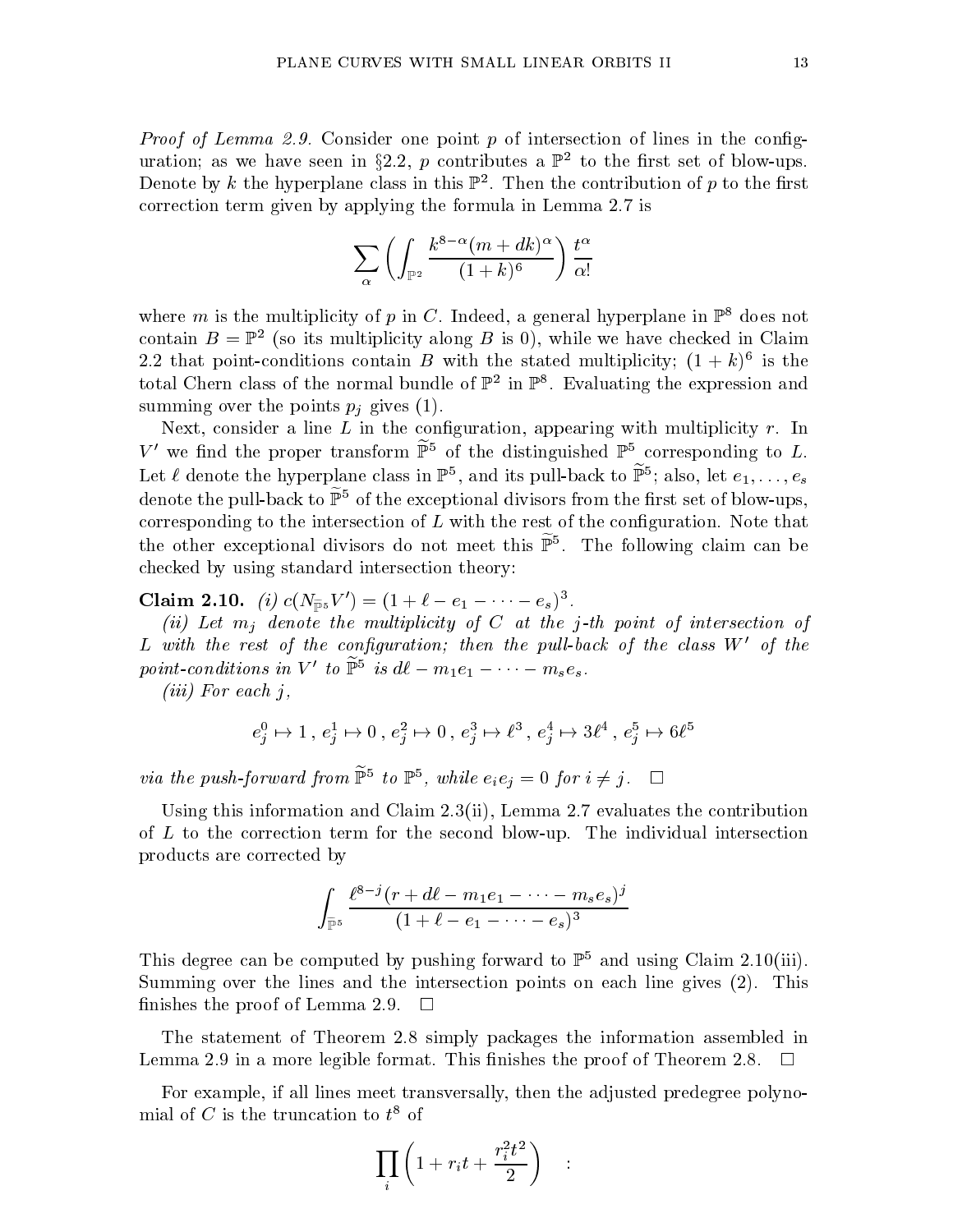indeed, as observed above, in this case the terms  $S_{k,i}$  all vanish.

In particular, the predegree of a configuration of four or more simple lines in general position is  $z$ 520( $e_4$   $-$  2 $e_2e_6$   $+$  2 $e_8$ ), where  $e_j$  denotes the j-th elementary symmetric function in the multiplicities  $r_i$  of the lines in the configuration. For example, a configuration of four general (simple) lines has predegree 2520. This is in agreement with the naive combinatorial count: the number of (ordered) 4-tuples of lines through 8 general points is  $\binom{8}{2}\binom{4}{2}\binom{2}{2}=2520$ . For five or more lines, this combinatorial argument cannot be applied since the conguration has moduli. If d  $-$  denote have the interpretedy ones and intersect transversally, the predeceptive  $\mathbf{p}$ the configuration is

$$
2520\left(\binom{d}{4}^2 - 2\binom{d}{2}\binom{d}{6} + 2\binom{d}{8}\right)
$$
  
=  $(d-3)(d-2)(d-1)d(d^4 + 6d^3 - 31d^2 - 36d + 105)$ .

This is 0 for  $d < 4$ , since the configuration then has small orbit.

Lemma 2.6 amounts to a 'multiplicativity of adjusted predegree polynomials' when one of the lines meets the rest of the configuration transversally. In fact such a multiplicativity holds more generally whenever two configurations  $C', C''$ are *transversal* in the sense that every line of each configuration meets the other conguration transversally:

**Corollary 2.11.** Let C be the union of two configurations  $C'$  and  $C''$  meeting  $t_0$  ansversally, and let  $T_C(t)$ ,  $T_C(0)$  respectively be the adjusted predegree polynomials of the two congurations. Then the adjusted predegree polynomial of <sup>C</sup> is

$$
\left\{P_{C'}(t)\cdot P_{C''}(t)\right\}_8\quad .
$$

*Proof.* Denote by  $a, r_i, S, a, r_j, S$ , and  $a, r_k, S$  the data for  $C, C, C$  wised in Theorem 2.8. First, we observe that

$$
\left\{\prod_j \left(1 + r'_j t + \frac{{r'_j}^2 t^2}{2}\right)\right\}_2 = \left(1 + d't + \frac{{d'}^2 t^2}{2}\right) ,
$$

and similarly for C''. Taking the product of the expressions for  $P_{C'}(t)$ ,  $P_{C''}(t)$ given by the theorem and truncating to  $t^8$  agrees then with the truncation of

$$
\prod_{j} \left( 1 + r'_{j}t + \frac{r'_{j}^{2}t^{2}}{2} \right) \prod_{k} \left( 1 + r''_{k}t + \frac{r''_{k}^{2}t^{2}}{2} \right)
$$
\n
$$
+ \sum_{j} \left( 1 + (d'' + d' - r'_{j})t + \frac{(d'' + d' - r'_{j})^{2}t^{2}}{2} \right) \left( \frac{S'_{6,j}t^{6}}{6!} + \frac{S'_{7,j}t^{7}}{7!} + \frac{S'_{8,j}t^{8}}{8!} \right)
$$
\n
$$
+ \sum_{k} \left( 1 + (d' + d'' - r''_{k})t + \frac{(d' + d'' - r''_{k})^{2}t^{2}}{2} \right) \left( \frac{S''_{6,k}t^{6}}{6!} + \frac{S''_{7,k}t^{7}}{7!} + \frac{S''_{8,k}t^{8}}{8!} \right)
$$

that is, with the truncation of

$$
\prod_{i} \left( 1 + r_i t + \frac{r_i^2 t^2}{2} \right) + \sum_{j} \left( 1 + (d - r'_j)t + \frac{(d - r'_j)^2 t^2}{2} \right) \left( \frac{S'_{6,j} t^6}{6!} + \frac{S'_{7,j} t^7}{7!} + \frac{S'_{8,j} t^8}{8!} \right) + \sum_{k} \left( 1 + (d - r''_k)t + \frac{(d - r''_k)^2 t^2}{2} \right) \left( \frac{S''_{6,k} t^6}{6!} + \frac{S''_{7,k} t^7}{7!} + \frac{S''_{8,k} t^8}{8!} \right)
$$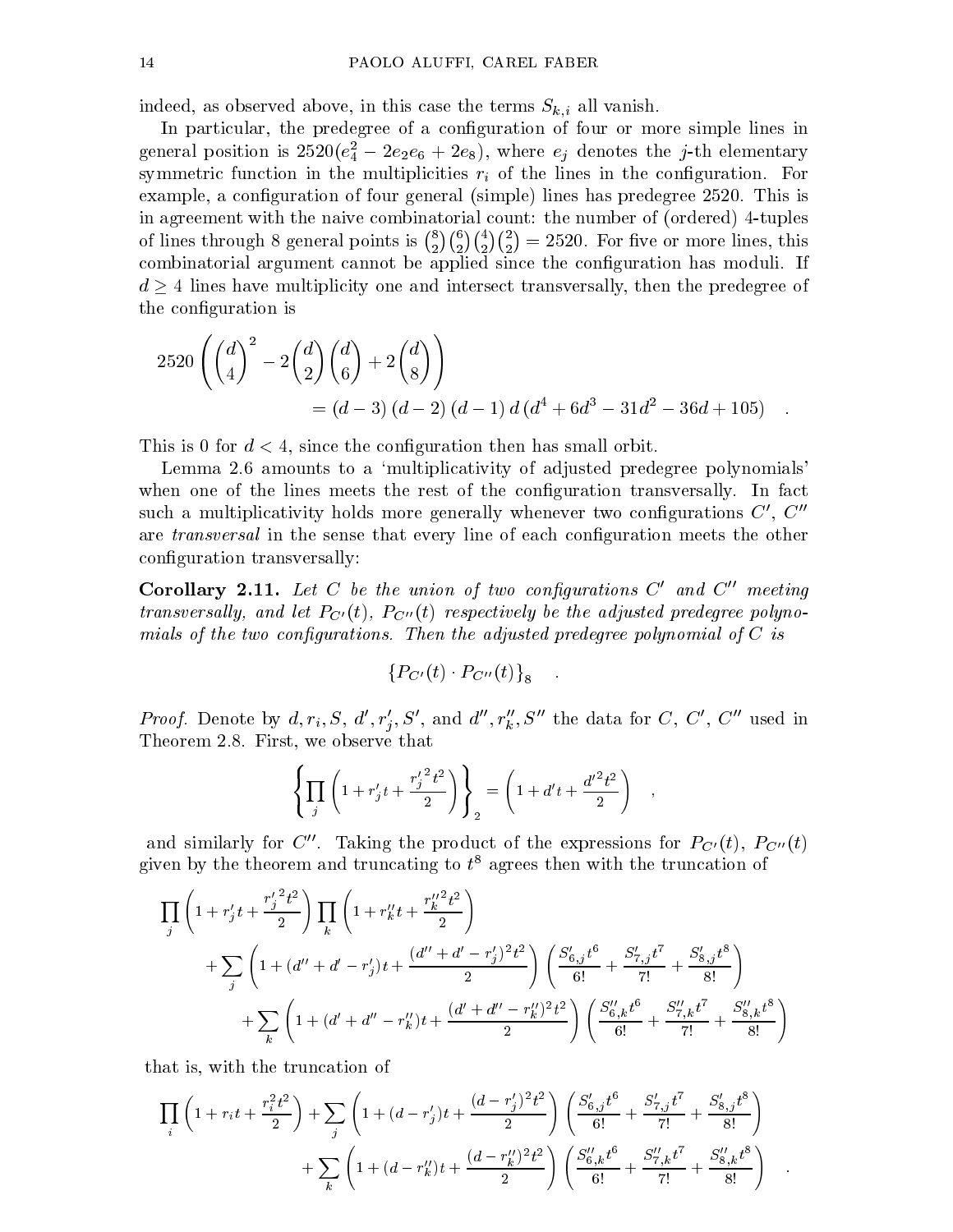Now the crucial observation is that transversal intersections do not affect the  $S$ -functions. Since every line  $\ell$  of  $C$  -intersects the whole configuration  $C$  -transversally, the S-function for  $\ell$  (viewed as a line of C) agrees with its S-function. Similarly, S-functions for lines of  $C''$  must agree with the corresponding  $S''$ -functions. Therefore, the expression given above agrees with the truncation of

$$
\prod_i \left(1 + r_i t + \frac{r_i^2 t^2}{2}\right) + \sum_i \left(1 + (d - r_i)t + \frac{(d - r_i)^2 t^2}{2}\right) \left(\frac{S_{6,i} t^6}{6!} + \frac{S_{7,i} t^7}{7!} + \frac{S_{8,i} t^8}{8!}\right) ,
$$

that is, with the adjusted predegree polynomial for C.  $\Box$ 

Lemma 2.6 follows immediately from this corollary by taking  $C''$  to consist of a single line. The corollary goes however a little further: for example, it shows that multiplicativity holds for unions of stars, so long as each line of the configuration belongs to only one star.

 $\S2.4$  Concluding remarks. The 'multiplicativity lemma' and other qualitative considerations hold in fact in all dimensions. The result is that the orbit closure of an r-fold hyperplane in  $\mathbb{P}^n$  has adjusted predegree polynomial

$$
P_n(t) = \sum_{k=0}^n \frac{r^k t^k}{k!} \quad ,
$$

(that is, ' $\lim_{n\to\infty} P_n(t) = \exp(rt)$ ') and that the adjusted predegree polynomial of a union of transversal hyperplanes is the (truncated) product of such terms. For  $n =$ 1, this recovers [4], Proposition 1.3; for  $n > 2$ , this observation is apparently new. For example, it follows that the (pre)degree of the orbit closure of an arrangement of  $a \geq 3$  (reduced) planes in general position in F  $\,$  is

$$
(d-4)(d-3)(d-2)(d-1)d\left(d^{10}+10d^9+65d^8-1015d^7+63d^6\right)-10885d^5+190560d^4-658885d^3+1358936d^2-3034850d+3503500
$$

as shown be expected, this number is number is  $\frac{1}{\sqrt{2}}$  for this small is small in small in that case. Of course, for  $d = 5$  this agrees with the naive combinatorial count  $\binom{15}{3}\binom{12}{3}\binom{9}{3}\binom{6}{3}\binom{3}{3} = 168168000.$ 

Another issue of some interest is the study of linear orbits of curves in positive characteristic. The classification of small orbits is more difficult in this case, since there are many more additive polynomials. As an example, the (non-diagonalized) multiplicative automorphism group of the cuspidal cubic  $x^2z + y^3 + y^2x$  in characteristic 0 reduces to the additive group in characteristic 3. Another phenomenon appearing in positive characteristic is the presence of curves whose general point is an inflection point; this may affect the dimension of the stabilizer of a curve. For example, let  $p > 0$  be the characteristic of the ground held, and  $n = p$  for  $r \geq 1;$ then on the curve  $x^n = yz^{n-1}$  every nonsingular point is an *n*-flex. (In fact the curve is *strange*, since all tangent lines contain the point  $(1 : 0 : 0)$ .) The point  $(0:0:1)$ , which in other characteristics is distinguished by being an *n*-flex, becomes indistinguishable from any other nonsingular point. In practice this enlarges the stabilizer of the curve, making its orbit `even smaller'. The intersection theoretic computations of [3] can be carried out for these curves, yielding their adjusted predegree polynomial:

$$
1 + nt + \frac{n^2t^2}{2} + \frac{n^3t^3}{3!} + \frac{n^4t^4}{4!} + \frac{n^3(n^2-3)t^5}{5!} + \frac{3n^3(n-1)(n-2)t^6}{6!}
$$